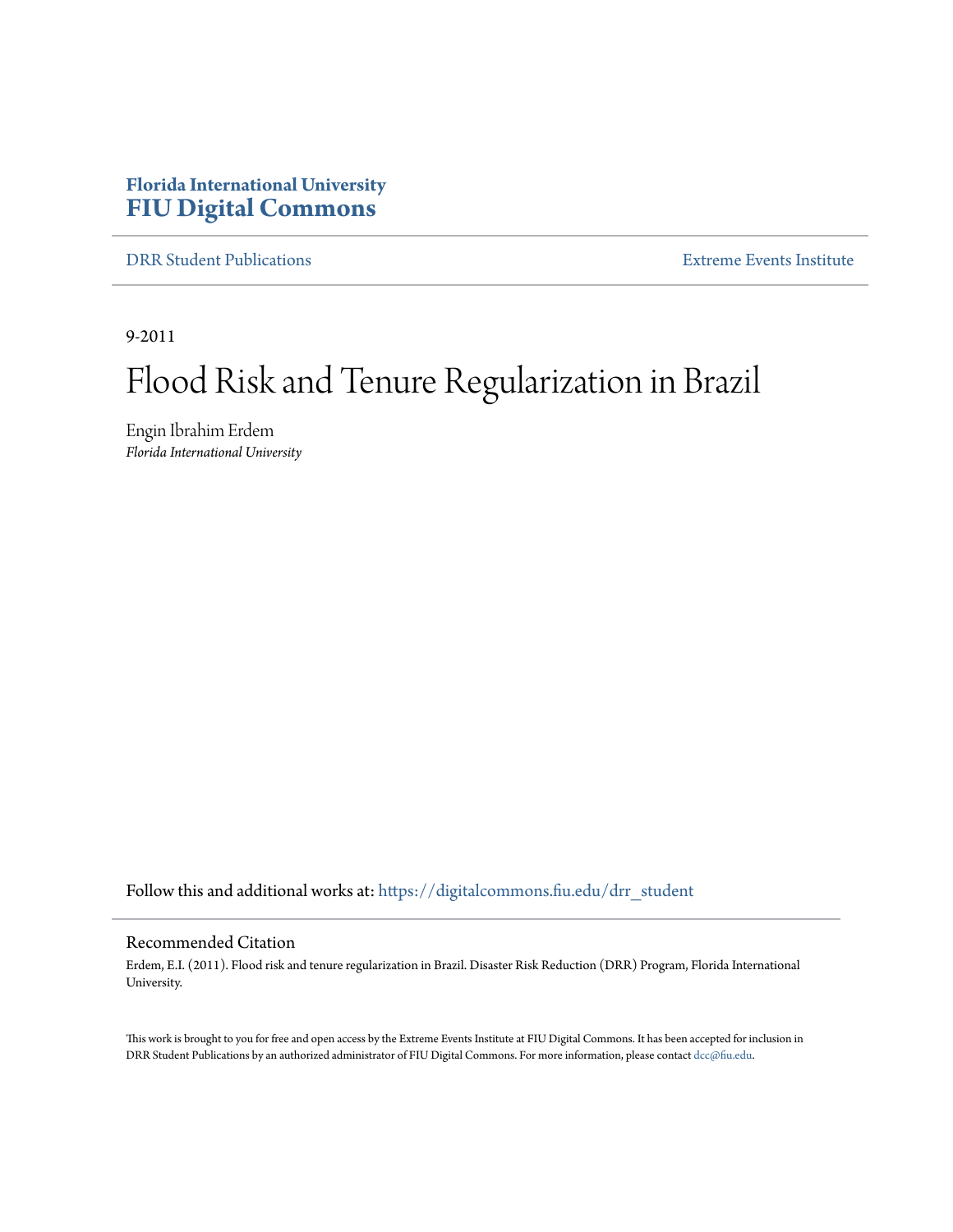# **Flood Risk and Tenure Regularization in Brazil**

*Engin I. Erdem* 

Disaster Risk Reduction Program Florida International University

September 2011

Submitted to: Dr. Richard S. Olson Dr. Juan Pablo Sarmiento Dr. Gabriela Hoberman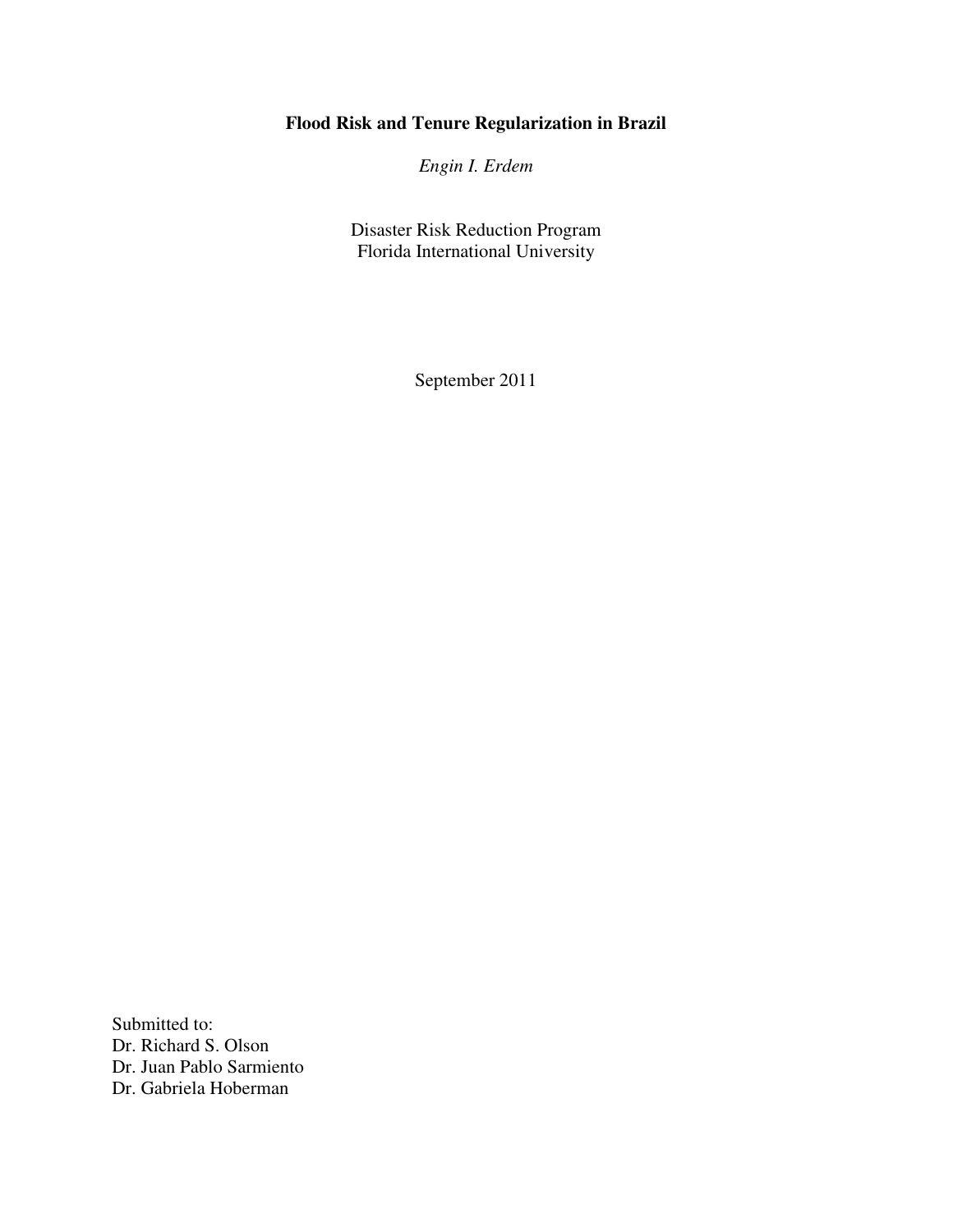#### **Introduction**

A series of floods and mudslides in January 2011 demonstrated the high degree of flash and river flood risks that Brazil faces. The January 13 floods resulted in the death of more than 800 people, while about 100,000 people became homeless.<sup>1</sup> The floods hit mostly the hilly towns above Rio de Janeiro. President Dilma Roussef confirmed that homes built illegally in these risky areas were the major cause of the high death toll. $2$ 

 Floods and landslides are not rare events in the country; they are frequent and widespread across Brazil.<sup>3</sup> In the past decade, 37 disastrous floods happened while about 5 million people were affected by the rain-related disasters over the last two decades.<sup>4</sup> On average, 120 people die a year as a result of major floods in the past decade. The floods also generated high levels of economic loss. For instance, the 2004 floods in 15 states caused 300 million dollars in losses; the 2008 flooding in Santa Catarina did 400 million dollars in damages, and the April 2009 floods caused losses of 500 million. About 10 percent of the population (19 million) is exposed to river flood risks, while 14 percent are at-risk to flash floods.<sup>5</sup>

 Despite the fact that flash and river floods are common across Brazil, the high level of human and economic cost is not fate; rather, deficiencies in the realm of disaster risk reduction (DRR) have played a central role here. The country's increasing rates of urbanization (now 80%) in the past four decades, the dominance of a response approach to disasters over mitigation, and the lack of necessary governmental capacity and political commitment, have all been responsible for the huge human and economic costs the country suffers due to floods. For example, the lack

<sup>1</sup> *Flood Risk in Brazil*, p.2

<sup>&</sup>lt;sup>2</sup> "Brazil Floods: Over 350 Dead"

<sup>&</sup>lt;sup>3</sup> For floop map in Brazil, see: http://globalfloodmap.org/Brazil

<sup>&</sup>lt;sup>4</sup> "After Deadly Mudslides in Brazil, Concern Turns to Preparedness", and "Brazil flood death toll rises to 443, more feared"

<sup>5</sup> *Flood Risk in Brazil*, p.2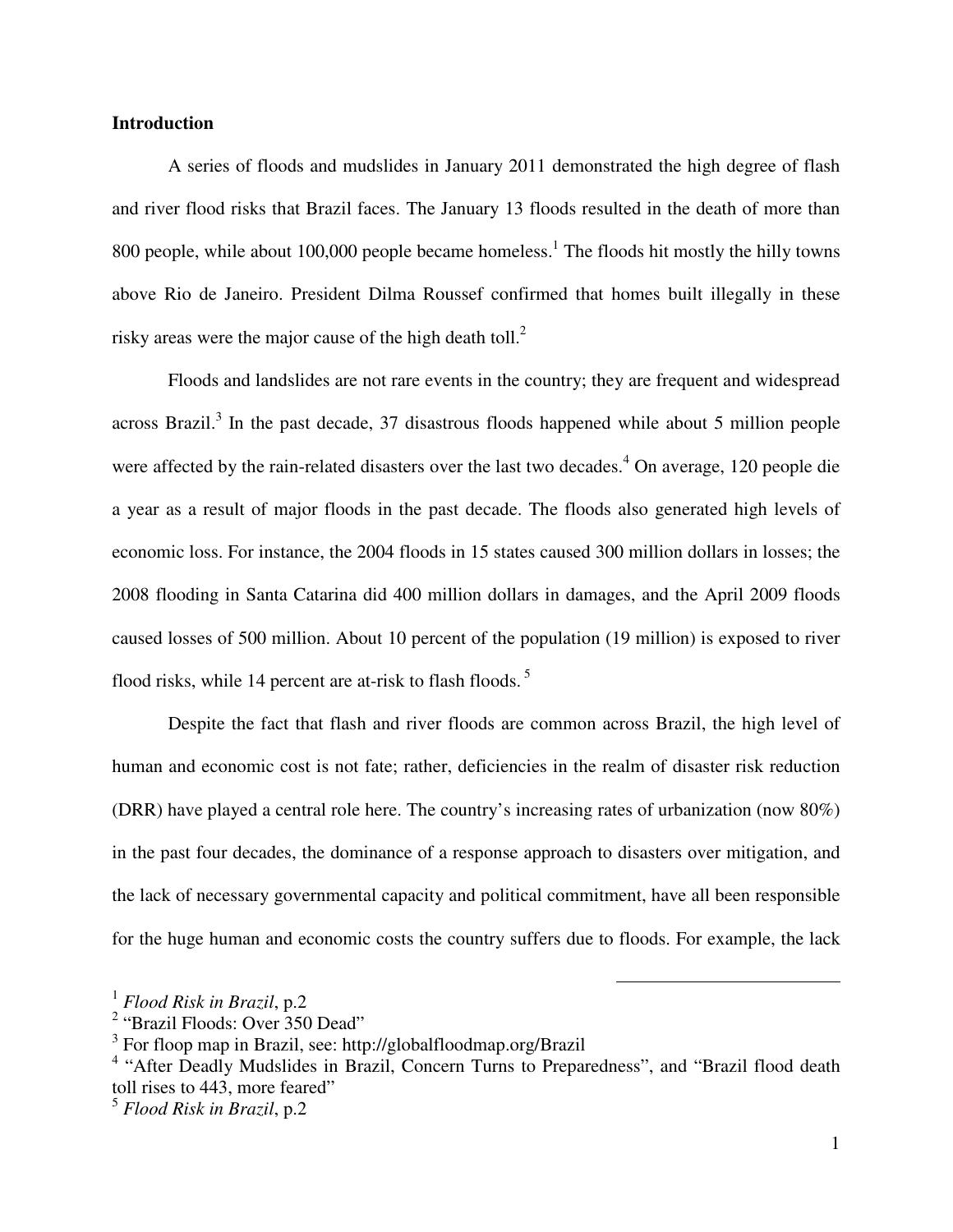of proper control over construction, the heavy pressures of urbanization, and the presence of extensive illegal buildings, caused huge human costs in the January 2011 floods, while recent floods in Australia resulted in much less devastation. In contrast to Brazil, Australia's better early warning capacity, evacuation guides, and drainage infrastructure saved her from high damages.<sup>6</sup> Overall, the January 2011 floods became a major impetus for Brazil to take a step towards Disaster Risk Reduction in order to prevent such high tolls in future natural hazards.

 Illegal structures built in high-risk areas pose a major challenge in the wake of river and flash floods in Brazil. As seen in the January 2011 floods, that challenge can only be handled through the proper mechanisms of land administration in the context of DRR sensitive urban management. In this regard, the following section in the paper will examine major developments as regards land tenure and regularization of informal settlements in the country. In doing so, the case of Recife will receive particular attention.

#### **The 1988 Constitution and the 2001 Statute of Cities.**

 The two key developments concerning land tenure in Brazil's recent past were the enactment of the 1988 democratic constitution and the 2001 Statute of Cities. The end of the 1964-1985 military rule paved the way for important changes in regards to social housing and decentralization. From the 1950s to the 1980s, the country experienced a massive process of urbanization linked to growing industrialization. While only 45 percent of the population lived in cities in 1945, that ratio exceeded 80 percent by the turn of the century (Nunes 2004: 15). In addition to urbanization and a centralized system of land management, inequality in land distribution posed major challenges to meeting the housing needs of millions of Brazilians during the military rule. The 1970s and 1980s witnessed the mobilization of large segments of

<sup>&</sup>lt;sup>6</sup> "After Deadly Mudslides in Brazil, Concern Turns to Preparedness"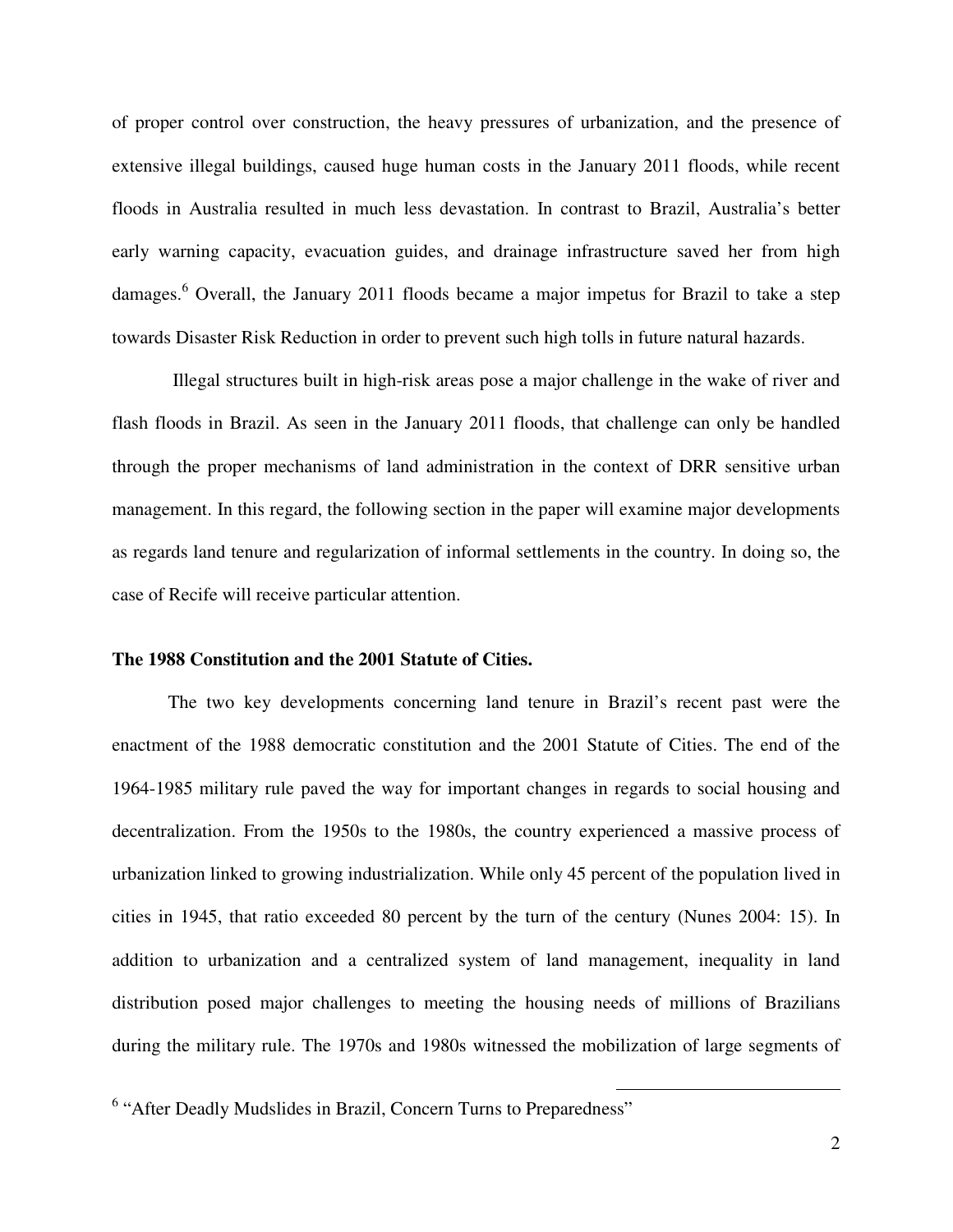Brazilian society to promote social housing and a decentralized system of land management in which municipalities could play more important roles. For example, twenty-three areas in the city of Recife were declared as ZEIS-Zones of Special Social Interest in 1983 (De Souza 2004: 3, Fernandes 2010: 57). In contrast to private property, ZEIS signified the right to land in the context of social housing. Keeping urbanization and the societal mobilization of the earlier decades in mind, it was not surprising that the 1988 constitution took important steps in regards to social housing and decentralization (Maricato 2010: 16-20).

 The enactment of the 1988 constitution was a milestone development for social housing and regularization of informal settlements in the country. The constitution has allocated two chapters to urban management and underlined the social function of property. It has also recognized ZEIS, and asked municipalities to develop Master Plans as basic instruments for urban development. The constitution has given municipalities leverage to adopt specific housing laws, improve urban infrastructure and create ZEIS. Overall, the 1988 constitution has supported democratic management of cities through greater public participation in the government of cities. For example, public participation has been highly encouraged in the preparation of Master Plans and the creation of ZEIS (Fernandes 2001: 3, Brown et al 2006: 69-92, UN HABITAT 2005: 31). However, ZEIS does not suggest the right to property as they have not provided freehold title for residents; rather, municipal governments have provided guarantees for tenure security for its inhabitants (Fernandes 2010: 59).

 A key follow up development to the 1988 constitution was the enactment of the 2001 Statute of Cities. The new law has made several important contributions to tenure security. First of all, it has given priority to the regularization of urban settlements and recognizes the right to urban land, housing, sanitation, urban infrastructure, public services, work, and recreation for all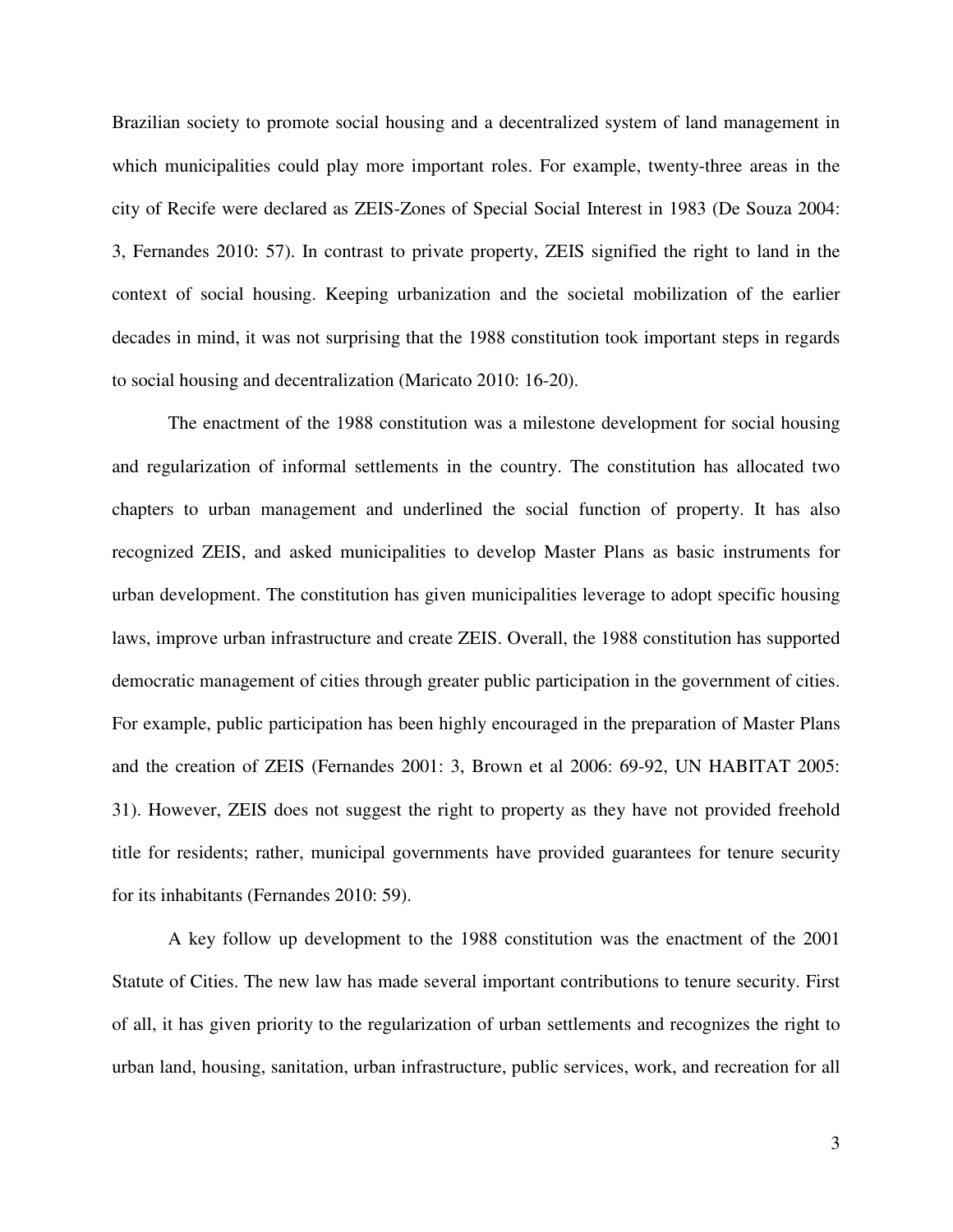people, including the poor masses (Brown et al 2006: 68-92). In reinforcing the notion of social housing, the City Statute required the preparation of Master Plans by each municipality. The plans are expected to facilitate the designation of Zones of Special Social Interest and regulate the improvement of infrastructures, which are in support of disaster mitigation efforts. Overall, the enactment of the City Statute was helpful in three major areas: (i) the social function of property, (ii) urban management, and (iii) the tenure regularization of informal properties (Maricato 2010: 6, Fernandes 2010:61). The Statute has contributed to further progress in the reinforcement of social housing in several municipalities in the country. For example, the city of Diadema in Sao Paulo state has become one of the major municipalities that benefited from the enactment of the Statute in the realm of social housing (Reali and Alli 2010: 35-54). Like Diadema, other cities such as Porto Alegre, Belo Horizonte and Recife have also recorded major progress, acquiring international recognition for their successful regularization of informal settlements and preparation of Master Plans in the broader context of urban management (Fernandes 2010: 60). In the aftermath of the enactment of the City Statute, the Ministries of Cities was established in January 2003. The creation of the ministry symbolized the increasing importance of municipalities and urban reform in the country's national agenda. The Lula government (2003-2011) accelerated earlier efforts concerning regularization of informal settlements and urban reform. Despite all these positive developments, Brazil still has a large urban problem. The continued prevalence of informal and illegal settlements (slums, tenements, and favelas, i.e.) throughout Brazil's metropolitan cities poses a great risk in relation to the outbreak of river and flash floods.<sup>7</sup>

 $<sup>7</sup>$  Slums, which are improperly constructed and risky, are home to low-income populations while</sup> tenements are worse than slums with their overcrowded, dangerous and dirty composition.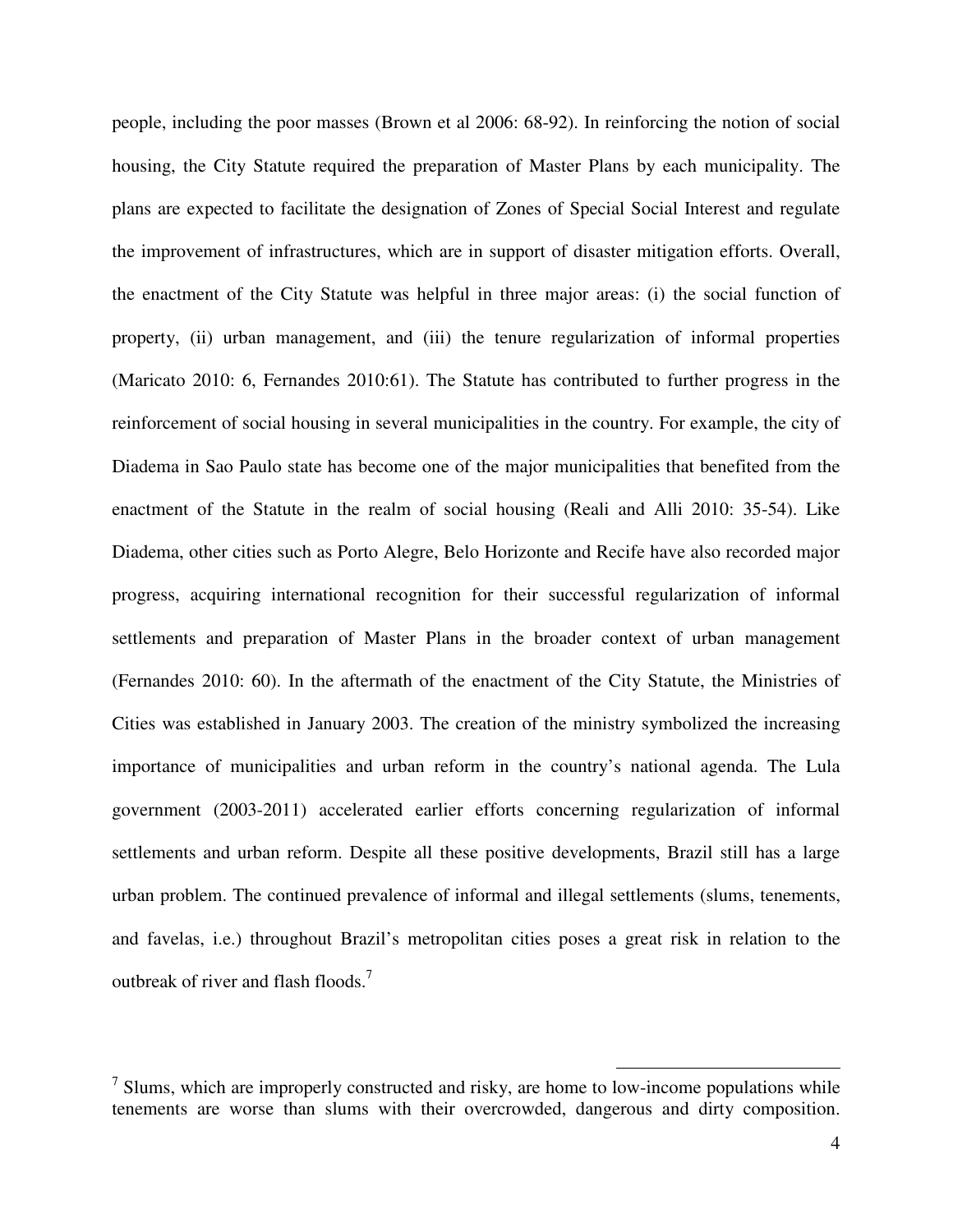#### **Regularization of Informal Settlements: The Case of Recife**

 The Northeastern city of Recife is one of the major cases of tenure regularization in Brazil. In the city, about half of a population of 1.5 million live in 600 informal settlements (favelas) organized through the CRRU (Concession of the Real Right to Use) and the ZEIS (Zone of Special Social Interest). Like Belo Horizonte, Recife is also one of the earliest cases where tenure regularization was provided for informal settlements well before the milestone 1988 constitution. A major dynamic behind this was the powerful social movement for tenure regularization the emerged in the city that included church, professional NGOs, and community mobilization. In 1983, 23 areas were declared as ZEIS, operationalized after the enactment of the 1987 PEZEIS law. (Brown et al 2006: 15-20, 68-92, Fernandes 2001: 12, De Souza 2004: 3-5).

The 1988 constitution accelerated tenure regularization programs started in the early 1980s. The constitution gave authority to municipalities to adopt laws concerning social housing (ZEIS i.e.) and to improve infrastructure in informal settlements. Overall, these changes were part of urban reform and democratization processes in the aftermath of the 1964-85 military rule. The constitutional recognition of social housing also had positive repercussions in the acceleration of tenure regularization programs such as the one operationalized in Recife. The Concession of the Real Right to Use (CRRU) in the social housing zones (ZEIS) has not meant the allocation of freehold titles, but still provides important tenure security for people who live in informal settlements. Though the number of CRRU issued in Recife increased over time, the process often took many years, and only a tiny percentage of the Recife population was able to acquire the CRRU. With approximately 150 thousand households in ZEIS areas, only about 1 percent of the potentially eligible population received CRRU documents. (Fernandes 2011: 3,

Millions of indigenous populations (Afro-Brazilians) live in the inadequate buildings ('favelas') (UN HABITAT 2005: 36-38).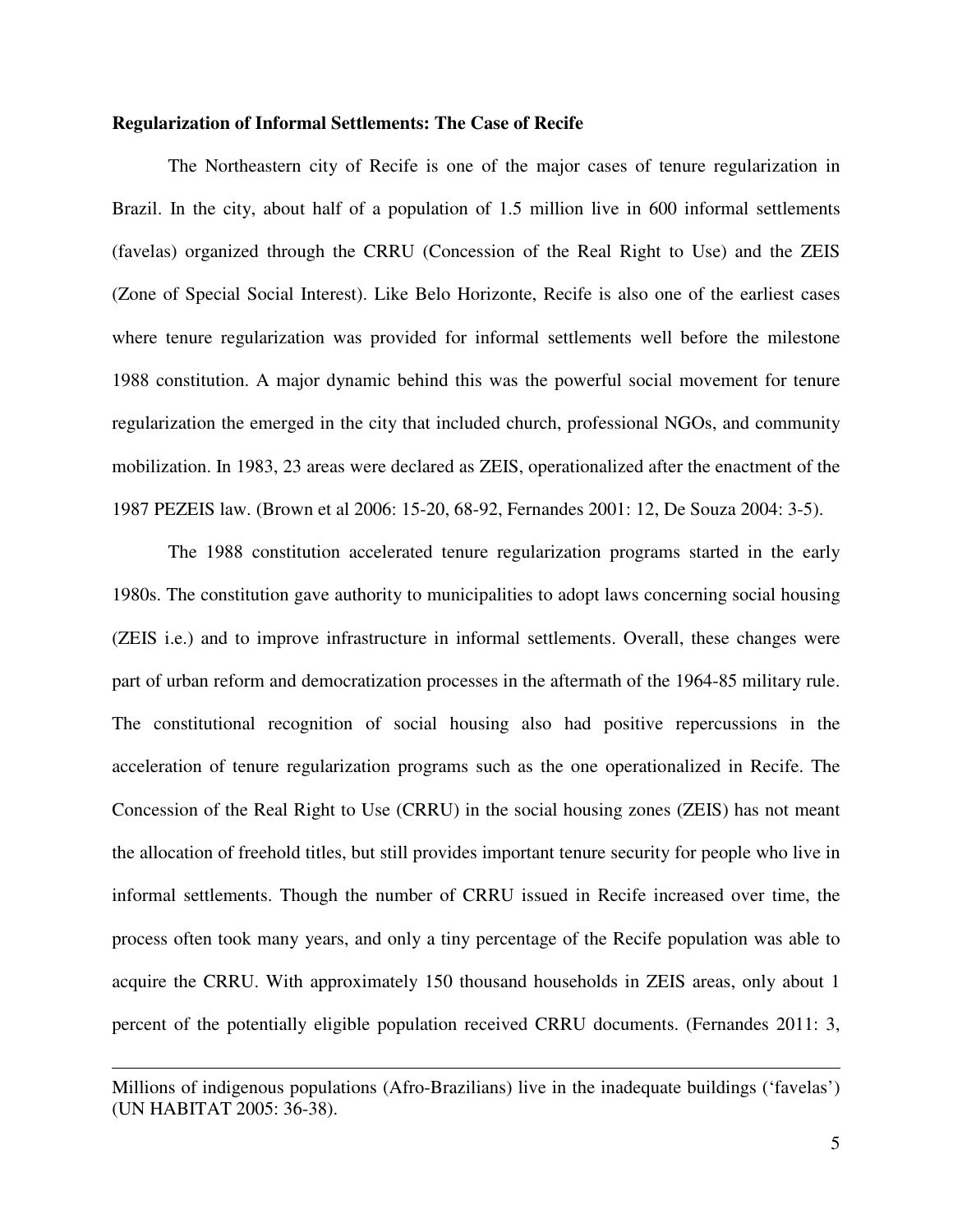Brown et al 2006: 87).<sup>8</sup> Nevertheless, constitutional recognition of social housing and support by municipalities has enabled tenure security to a great extent. In addition, the Recife municipality has provided services to upgrade infrastructure and enhance resilience to disasters in the ZEIS areas.

 The CRRU/ZEIS programs in Recife have involved several positive and negative aspects. On the positive side, these programs have been successful in insulating low-income people from the real estate pressures in the context of social housing, which acquired constitutional protection in 1988. In addition, the programs have not only provided tenure security for low-income people but also resulted in the construction of more disaster resilient buildings. Furthermore, the Recife case has contributed to the post-1988 efforts to democratize urban management in Brazil. In this regard, one should also acknowledge that a strong civil society basis for social housing has been a major dynamic in the city (Brown et al 2006: 15-20, Fernandes 2001: 3-12). On the negative side, the CRRU/ZEIS programs in Recife have issued a very limited number of legal documents for land tenure. As suggested earlier, only about 1 percent of the population has been able to secure CRRU documents. In addition, the 3 to 5 thousand dollar per household cost of legal CRRU documents has made the program very costly as compared to tenure regularization programs in other Latin America countries such as Peru (\$64 per household) (Fernandes 2011: 3) As the following table on urban titling programs in Latin America and the Caribbean shows, there is no single model of tenure regularization in the region. The Recife case poses a sharp contrast to the Peruvian case in which about one and a half million freehold titles were provided at a relatively lower cost. The COFOPRI ('Commission for the Formalization of Informal Properties') program in Peru issued 400,000 freehold titles in 2000 while the program

<sup>&</sup>lt;sup>8</sup> From 1995 to 2005, Recife municipality provided only 1423 CRRUs in an estimated 147, 157 households in ZEIS areas in the city (Brown et al 2006: 87).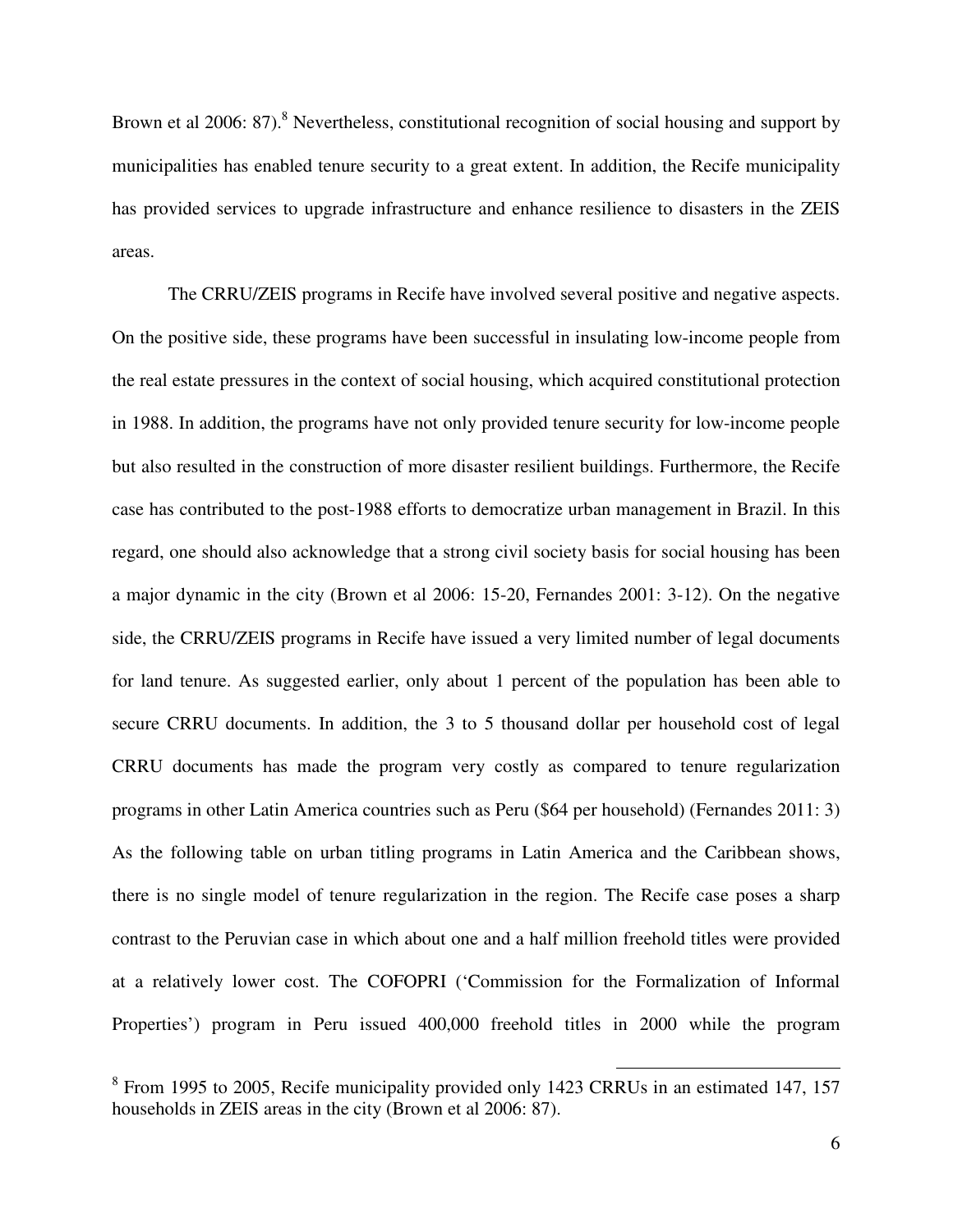experienced its high peak in the period of 1996-2004. Two major dynamics played key roles

| Country | City/<br>Nationwide | Implementing<br>Agency | Level of<br>Government | <b>Type of</b><br><b>Document</b> | # of<br><b>Documents</b><br><b>Issued</b> | <b>Years of</b><br><b>Operation</b> |
|---------|---------------------|------------------------|------------------------|-----------------------------------|-------------------------------------------|-------------------------------------|
|---------|---------------------|------------------------|------------------------|-----------------------------------|-------------------------------------------|-------------------------------------|

behind the program: (1) the high level of political commitment by the Fujimori presidency, and (ii) the World Bank's financial support. In the Peruvian case of tenure regularization, squatters in risky areas were also instructed on how to enhance the resilient capacity of their houses (Brown et al 2006: 10-12).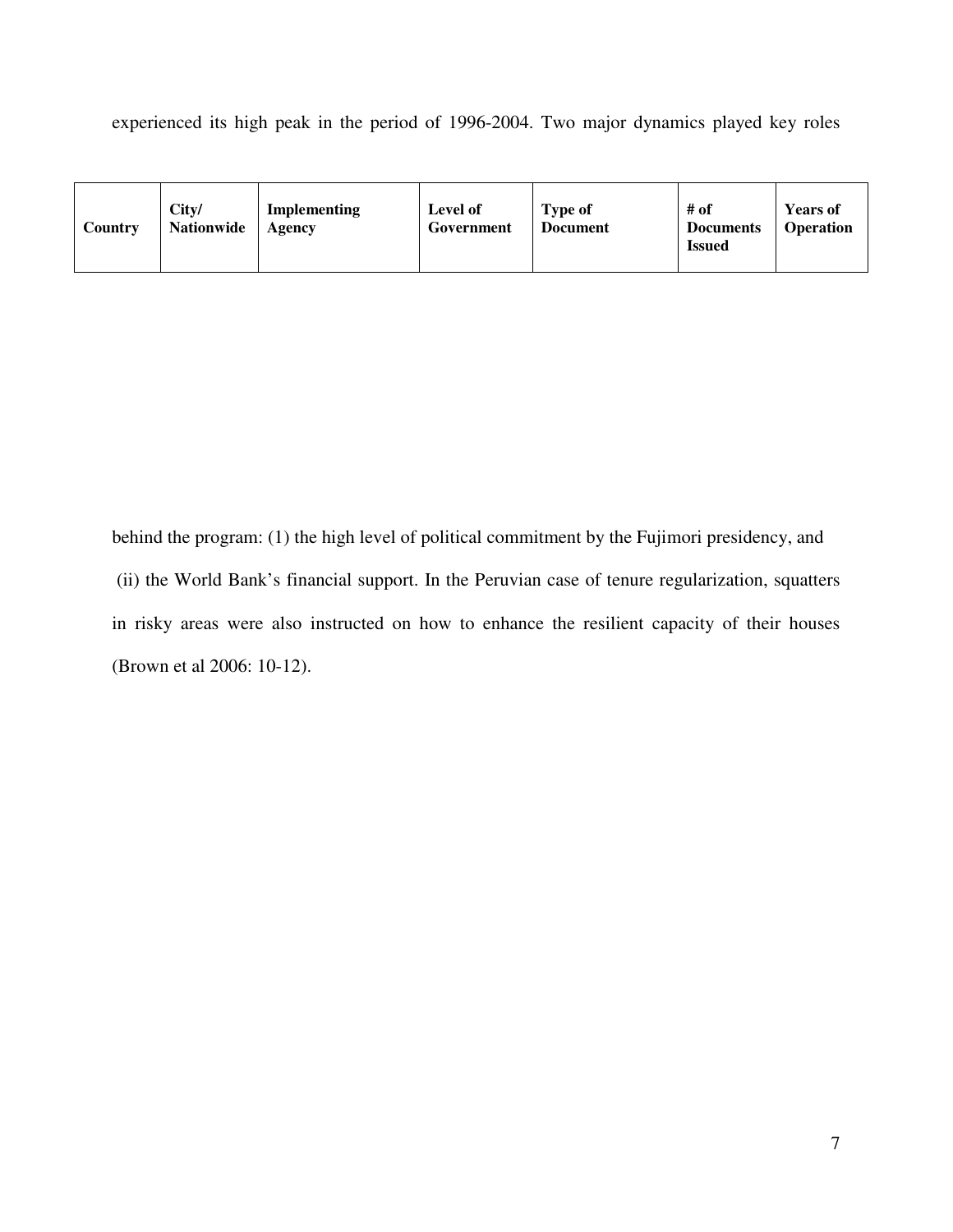| Argentina      | Nationwide        | Ministry of Social<br>Development                                                  | National        | Freehold Title                                             | 30,000    | $1990 -$  |
|----------------|-------------------|------------------------------------------------------------------------------------|-----------------|------------------------------------------------------------|-----------|-----------|
| <b>Brazil</b>  | <b>Recife</b>     | <b>Urbanization</b><br><b>Enterprise of Recife</b>                                 | Municipal       | Use and<br><b>Occupation of</b><br><b>Superfice Title</b>  | 3209      | 1985 -    |
| <b>Brazil</b>  | <b>Nationwide</b> | <b>National Secretariat</b><br>of Urban Programs                                   | <b>National</b> | Unclear, no<br>mention of title<br>type                    | 750,000   | $2005 -$  |
| Chile          | Nationwide        | Ministry of National<br>Assets                                                     | National        | Freehold Title                                             | 210,653   | 1979 -    |
| Colombia       | Nationwide        | National Low income<br>Housing and Urban<br><b>Reform Institute</b>                | National        | Freehold Title                                             | 14,051    | 1991-2003 |
| E1<br>Salvador | Nationwide        | <b>National Registry</b><br>Center                                                 | National        | Freehold Title                                             | 600,000   | 1996 -    |
| Guatemala      | Departments       | Registro de<br><b>Informacion Catastral</b>                                        | National        | Freehold Title                                             | 124,679   | $2000 -$  |
| Mexico         | Nationwide        | Ministry of Social<br>Development                                                  | National        | Freehold Title                                             | 2,500,000 | 1974 -    |
| Peru           | Nationwide        | Ministry of Justice                                                                | National        | Freehold Title                                             | 1,400,000 | 1996 -    |
| Venezuela      | Nationwide        | National Technical<br>Office for<br>Regularization of<br><b>Urban Land Tenancy</b> | National        | Freehold individual<br>titles or collective<br>land titles | 84,000    | 2002-2005 |

# **Urban Titling Programs in Latin America and the Caribbean**

*Source***:** Brown et al 2006: 111-115

*Note*: The table includes a select number of countries (9) from Latin America and the Caribbean. Original table in Brown et al 2006 provides more cases (32).

## **Conclusion and Recommendations**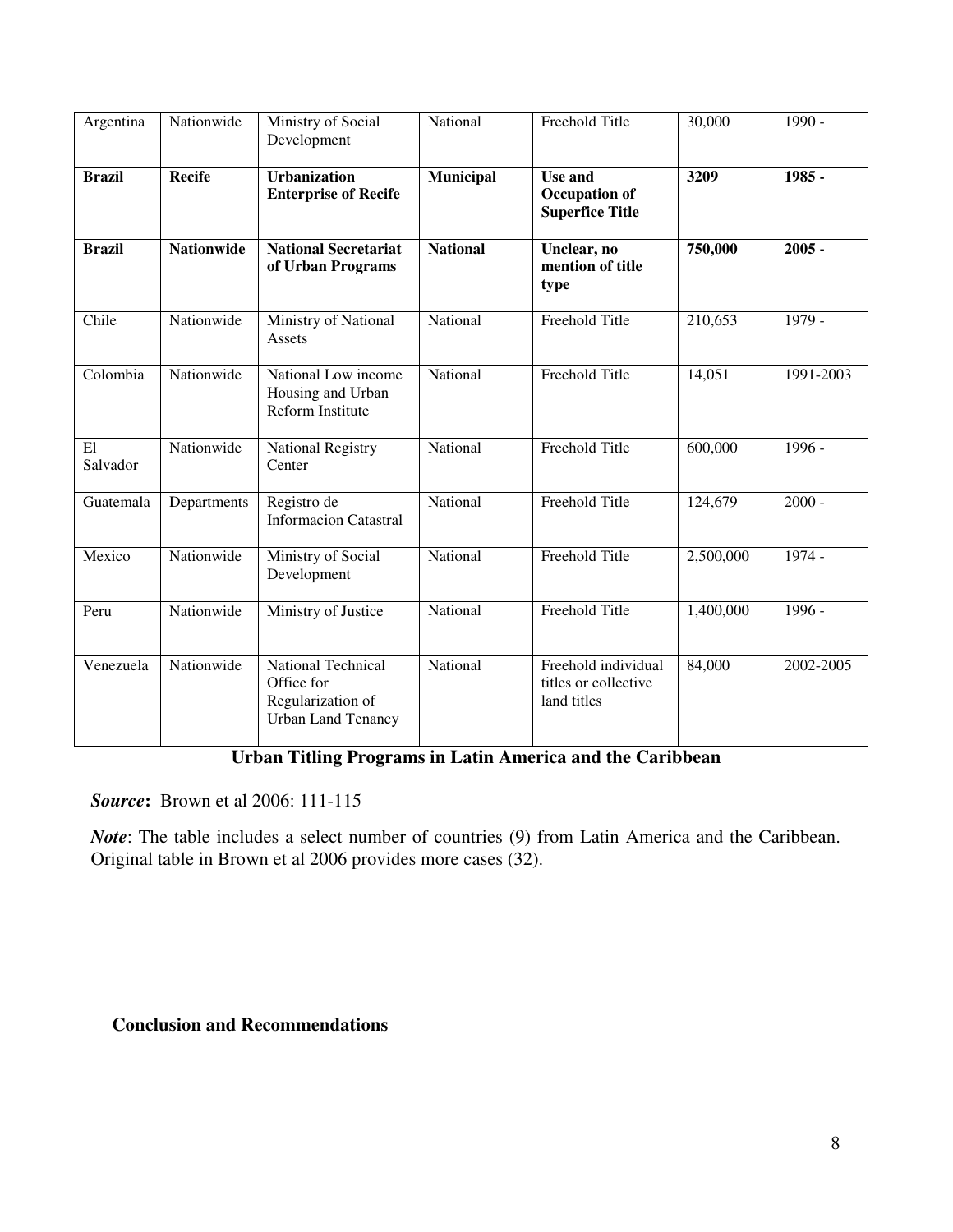The January 2011 floods in Brazil demonstrated that the country faces severe risks related to floods, which happened frequently throughout the country in the past decade. Particularly notable was how the increasing number of informal settlements and houses in risky areas expanded the amount of human and economic costs associated with flash and river floods. As a result, the January 2011 floods showed that Brazil's approach to disasters needs a major overhaul, with a faster move from response-oriented action towards the disaster prevention and mitigation efforts that take place at the heart of DRR policies. Unless such a move is realized, the forthcoming floods and other natural hazards in the country will continue to generate massive deaths and economic losses.

 In Brazil's recent history, the 1988 Constitution, the 2001 Statute of Cities, and the creation of the Ministry of Cities in 2003 were major positive steps to promote social housing and to empower municipal governments in land management. Requiring the preparation of Master Plans for cities was also very useful for DRR sensitive land management. In the post-1988 period, Recife and a few other municipalities undertook projects concerning regularization of informal settlements and improvement of infrastructures. In these projects, freehold titles were not allocated; rather, CRRUs were granted in the ZEIS areas. Although one cannot deny that these social housing initiatives are positive, they are insufficient as millions of people are still living in favelas and other informal settlements across the country.

 Slums and tenements, as the most crowded and least hygienic types of informal settlements, are exposed to the highest levels of risk to disasters. Because courts do not recognize the legal rights of residents in these constructions, they are not able to benefit from insurance mechanisms. Therefore, they are the most vulnerable kinds of informal settlements, and need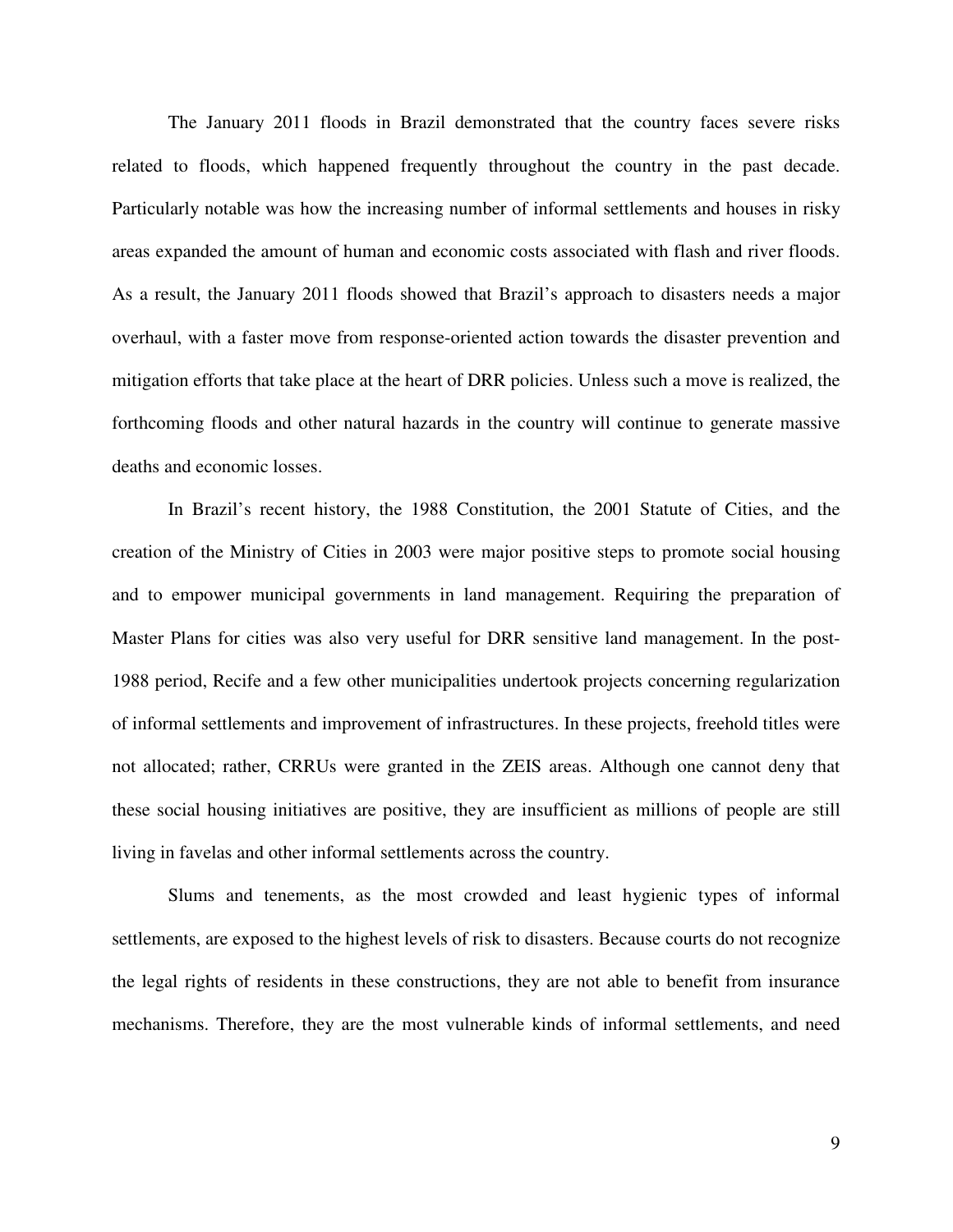urgent action by the federal and municipal governments. Governments at the local and federal levels could generate more resources for slum upgrading (UN HABITAT 2005: 80).

 A fundamental component of better Disaster Risk Management is the level of political commitment at the local and federal levels of government. When an adequate political commitment exists, more financial resources and necessary laws could be generated for DRR in general and tenure regularization and upgrading of informal settlements in particular. The increasing amount of social housing projects, the creation of the Ministry of Cities, and more community level participation in the management of cities during the Lula government (2003- 11) could be considered clear examples of the significance of political commitment.

 Success at tenure regularization is also much related to the broader context of urban reform. Acknowledging that Brazil is one of the most unequal countries in the world in terms of distribution of land across different economic segments of society, it should not be surprising that the country has massive amounts of informal and illegal settlements. The post-1988 period of tenure regularization through ZEIS/CRRUs certainly made important progress, particularly in a few cities. However, the country still has a large number of informal settlements, which are at high risk to disaster. Therefore, land reform will continue to remain a crucial item for tenure regularization in the future.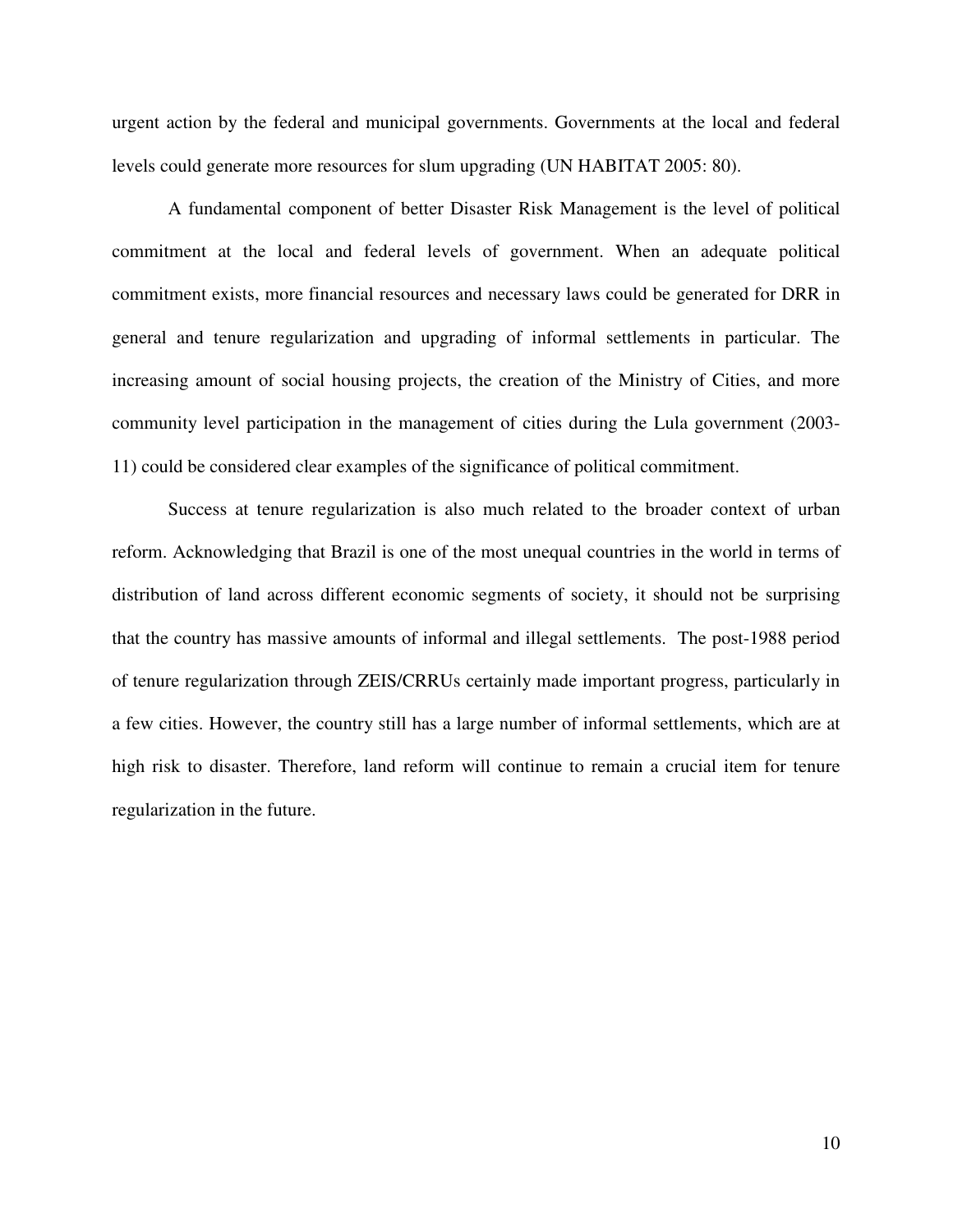## **Bibliography**

"After Deadly Mudslides in Brazil, Concern Turns to Preparedness", The New York Times, January 16, 2011 (http://www.nytimes.com/2011/01/17/world/americas/17brazil.html?pagewanted=all)

"Brazil Floods: Over 350 Dead", Huffington Post, January 13, 2011 (http://www.huffingtonpost.com/2011/01/13/brazil-floods-over-350-de\_n\_808723.html)

"Brazil flood death toll rises to 443, more feared", Reuters, January 13, 2011 (http://www.reuters.com/article/2011/01/13/us-brazil-rains-idUSTRE70C3YC20110113)

Brown et al 2006, *Secure Tenure in Latin America and the Carribean: Regularization of Informal Urban Settlements in Peru, Mexico, and Brazil*, Woodrow Wilson Schoom of Public and International Affairs, Princeton University (Available online at: http://wws.princeton.edu/research/final\_reports/f05wws591g.pdf)

De Souza, Flavio A.M. 2004, *Disputing Security of Land Tenure in Low-Income Housing Settlements in Brazil*, International Conference, Toronto, June 24-27 (Available online at: http://www.urbancenter.utoronto.ca/pdfs/housingconference/deSouza\_Disputing\_Security.pdf)

Fernandes, Edesio 2001, "Regularising Informal Settlements in Brazil: Legalisation, Security of Tenure and City Management" Paper Presented at the ESF/N-Aerus Annual Workshop, May 23- 26, Leuven, Brussels (Available online at: http://www.ucl.ac.uk/dpuprojects/drivers\_urb\_change/urb\_economy/pdf\_infor\_econo/ESFN\_AERUS\_Fernandes\_Regular ising.pdf)

Fernandes, Edesio 2010, "The City Statute and the Legal-Urban Order" in *The City Statute of Brazil: A Commentary*, Cities Alliance and Ministry of Cities, Brazil, pp: 55-70 (Available online at: http://www.citiesalliance.org/ca/node/1947)

Fernandes, Edesio 2011, *Regularisation of Informal Settlements in Latin America*, Cambridge, MA: Policy Focus Report, Lilcoln Institute of Land Policy (Available online: http://www.dpuassociates.net/system/files/Regularization+PFR+Final+\_2011.pdf)